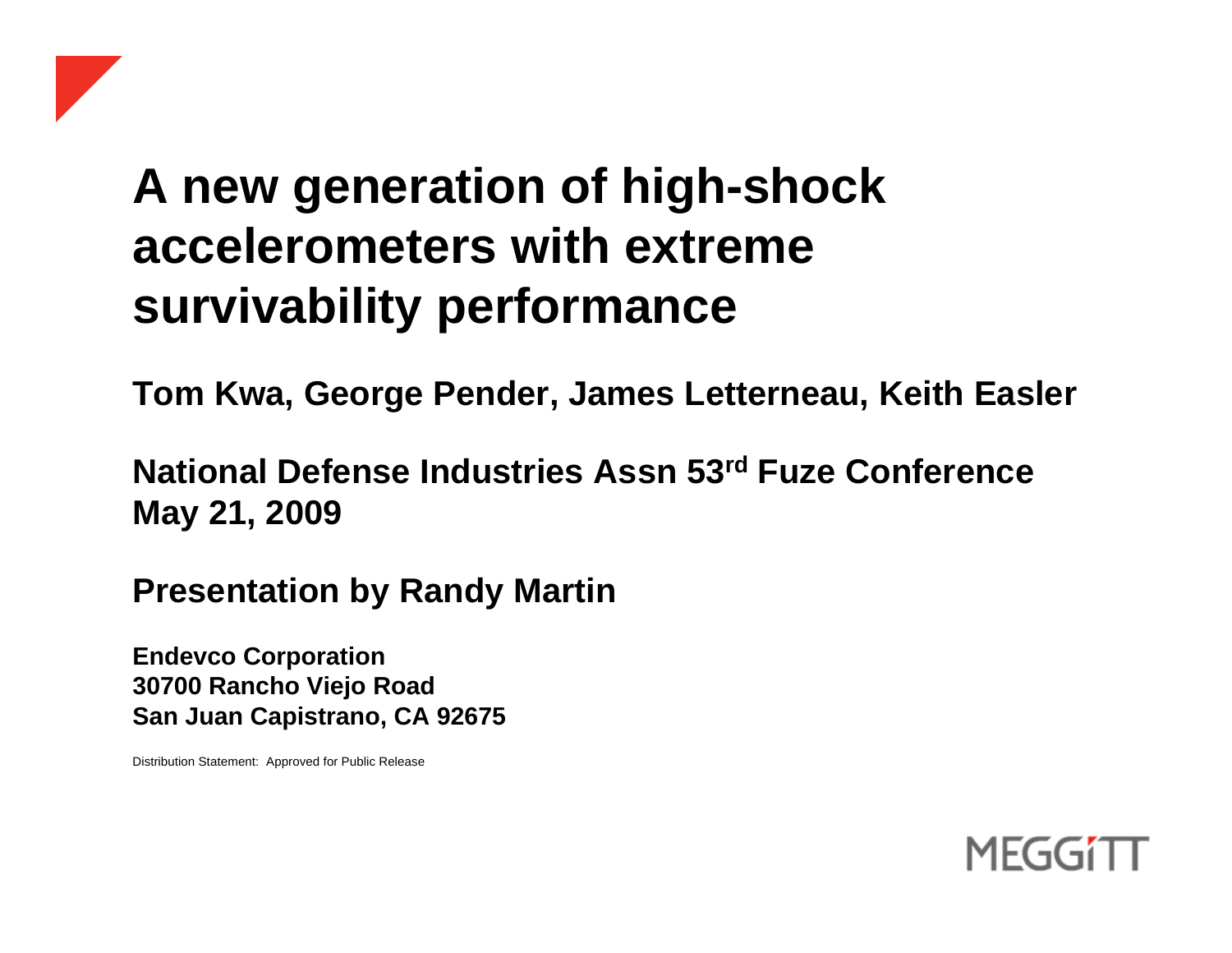# **Next generation high-shock accelerometer fuze application requirements**

- **Survivability and Reliability**
- ▼ Small footprint
- **Surface mountable**
- **Low power consumption**
- **Short warm-up time**
- **High resonance frequency**
- **High input resistance**
- **Light damping**



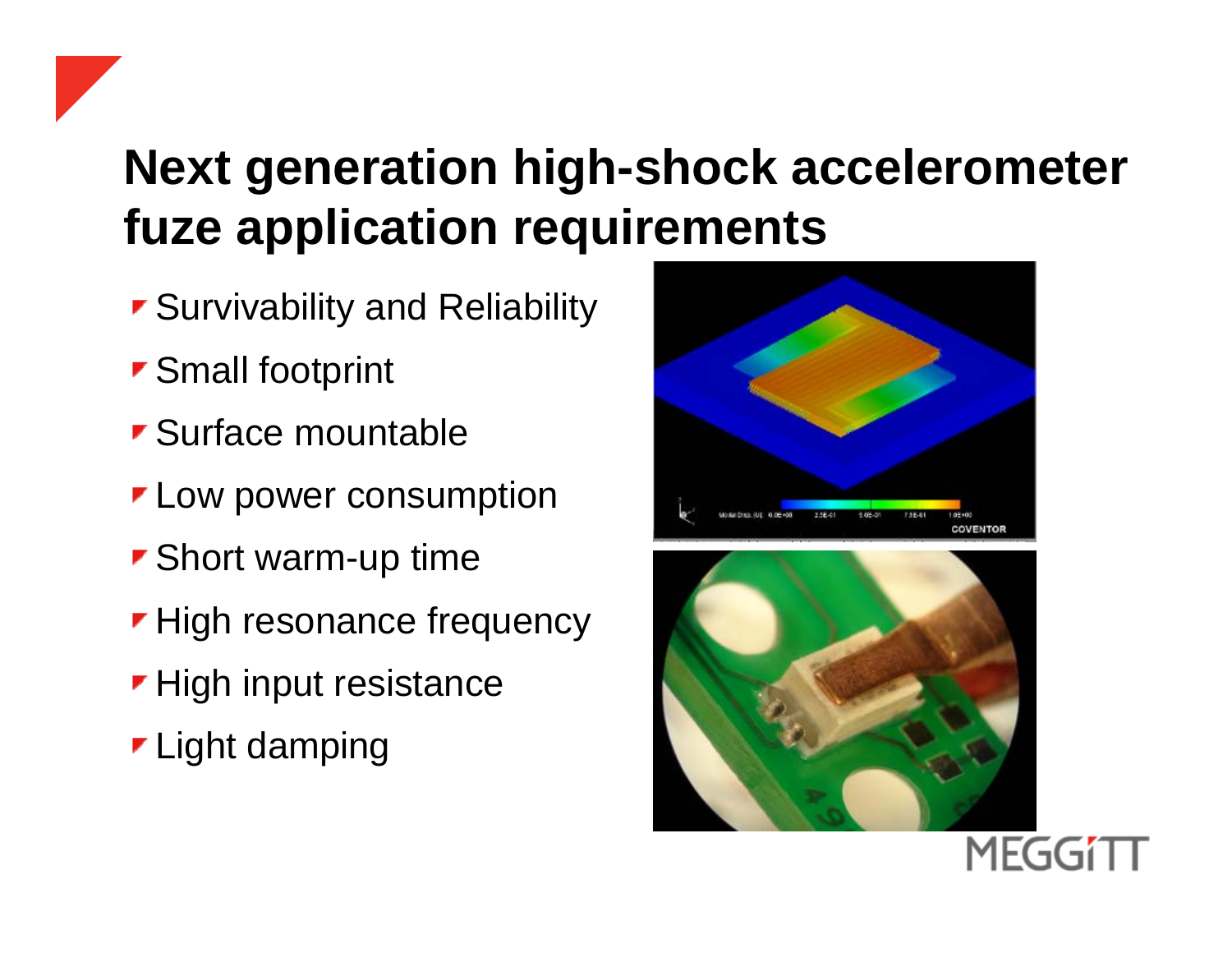# **Performance parameter design targets**

| $Range = 20 kg$      | <b>Next generation</b> | <b>Previous Generation</b> |
|----------------------|------------------------|----------------------------|
| Survivability        | 6 times range          | 3 times range              |
| Size (footprint)     | $25 \text{ mm}^2$      | $100$ mm <sup>2</sup>      |
| <b>SMT</b>           | Yes                    | <b>No</b>                  |
| Power                | 4 mW (5 V)             | 150 mW (10 V)              |
| Warm-up drift        | 10 <sub>g</sub>        | 50 <sub>g</sub>            |
| <b>Resonant freq</b> | <b>100 kHz</b>         | <b>350 kHz</b>             |
| Input resistance     | $6500 \Omega$          | $650 \Omega$               |
| <b>Gas Damping</b>   | Yes                    | <b>No</b>                  |
| Over-range stops     | Yes                    | <b>No</b>                  |

**MEGGi1**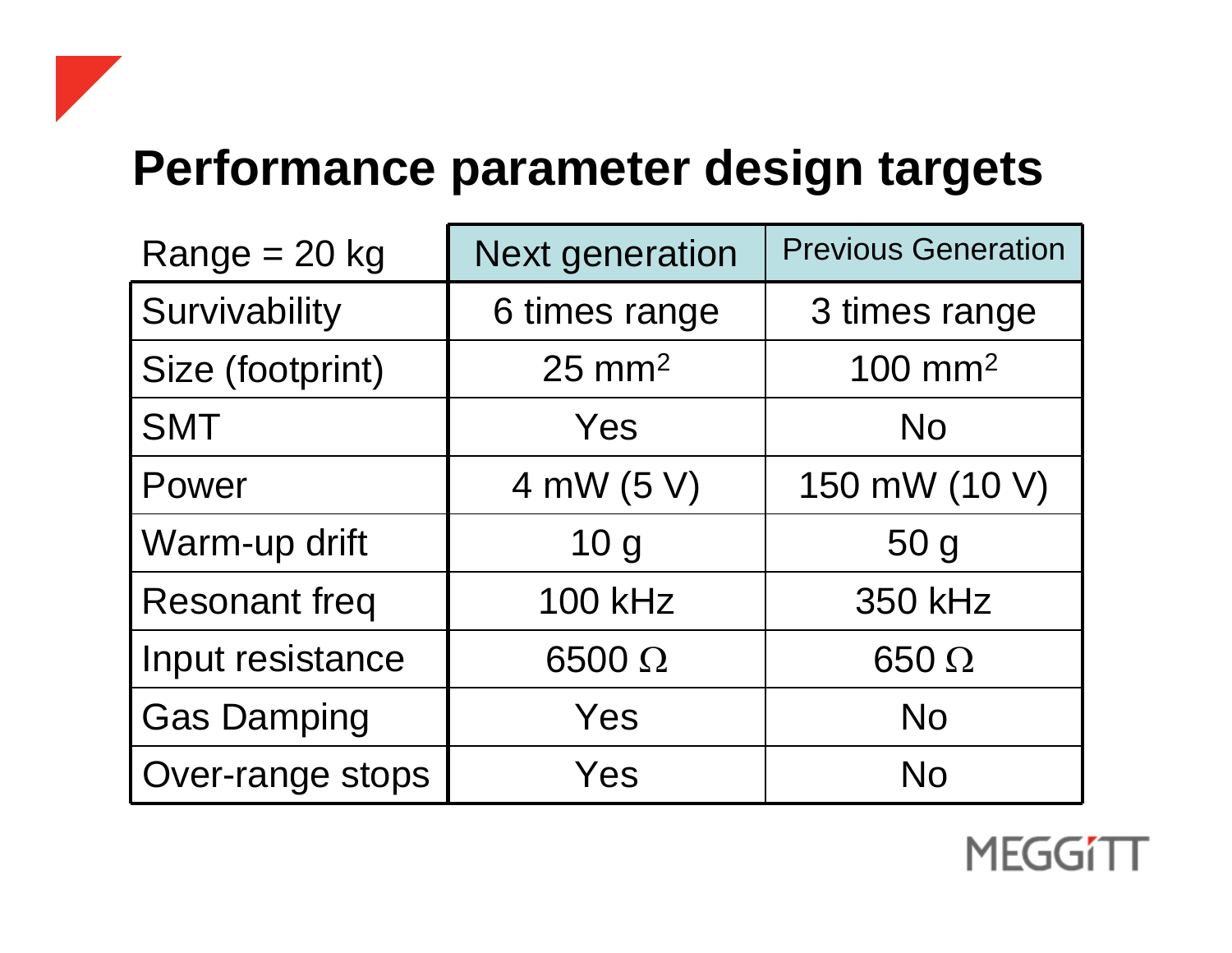# **Survivability enhancements**

- Mechanical stops prevent damage to die from high-g over-range inputs
	- **Base and lid serve as stops (z-axis)** walls for x, y
	- Approximately 3 times full-scale range  $($  > for x, y)
- **Light damping attenuates resonance (Q-killer)** to prevent damage due to 'ringing'
	- **Mechanism is squeeze-film gas damping**
	- 0.05 nominal (can be adjusted) gap, core mod
	- **Additional benefit is preventing saturation of signal** conditioning circuitry
	- **Mechanical equivalent of electrical filter**

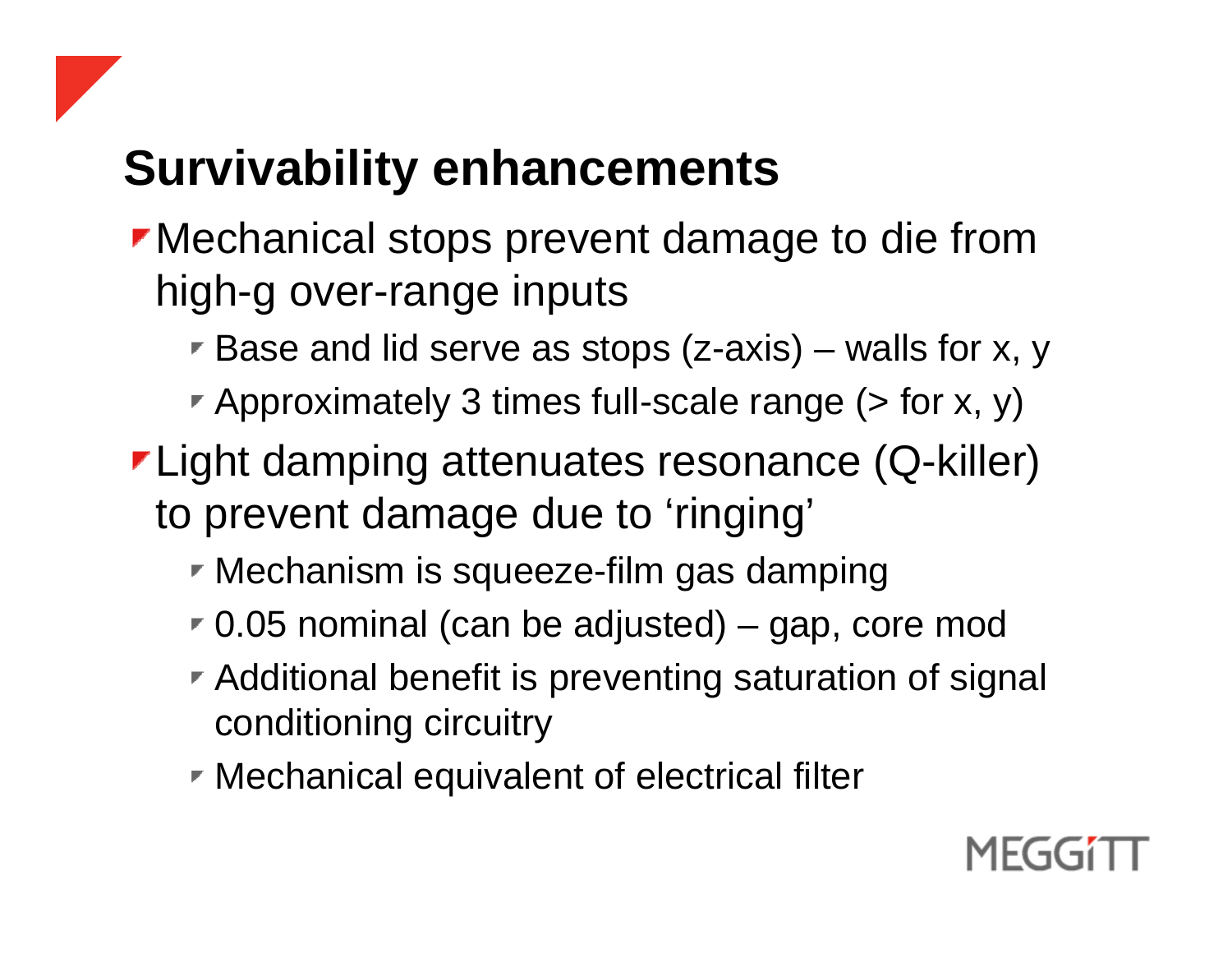# **MEMS die design enhancements**

- **F** 'Teed' gauge process
	- Developed for Auto Crash test market
	- $\blacktriangleright$  Provides robust mechanism for a production environment MEMs-based Piezoresistive strain concentrators (US Patent Nos. 6,988,412 and 7,146,865)
- **Higher resistance, lower power**
- **Improved warm-up characteristics**
- **Single-sided wire bonding on tri-stack**
- **Deep Reactive Ion Etch (DRIE)**
- **MEMS** die manufactured by Endevco at our SV facility



MFGG

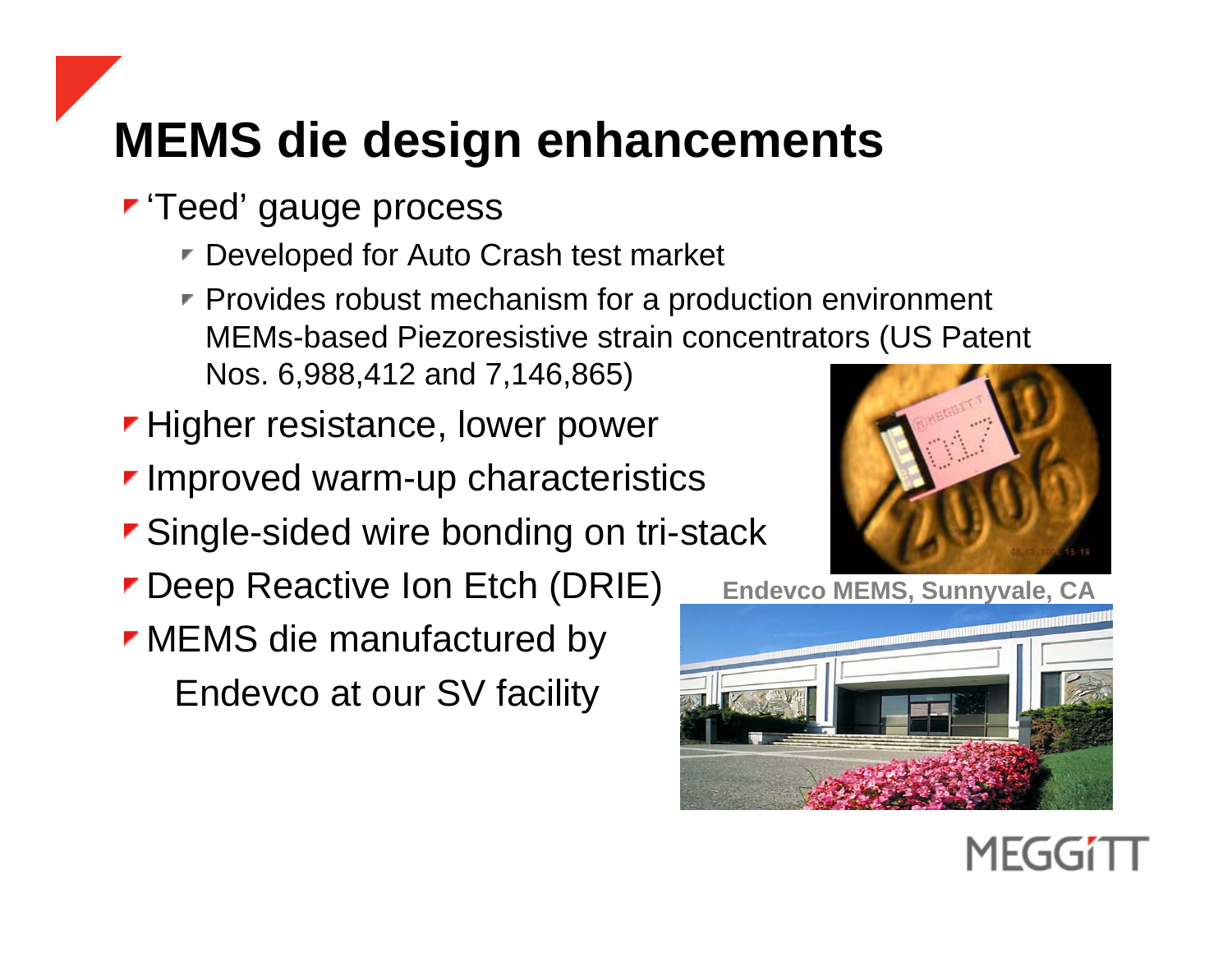## **Zero Shift Over Shock Data (1 of 3)**



MFG.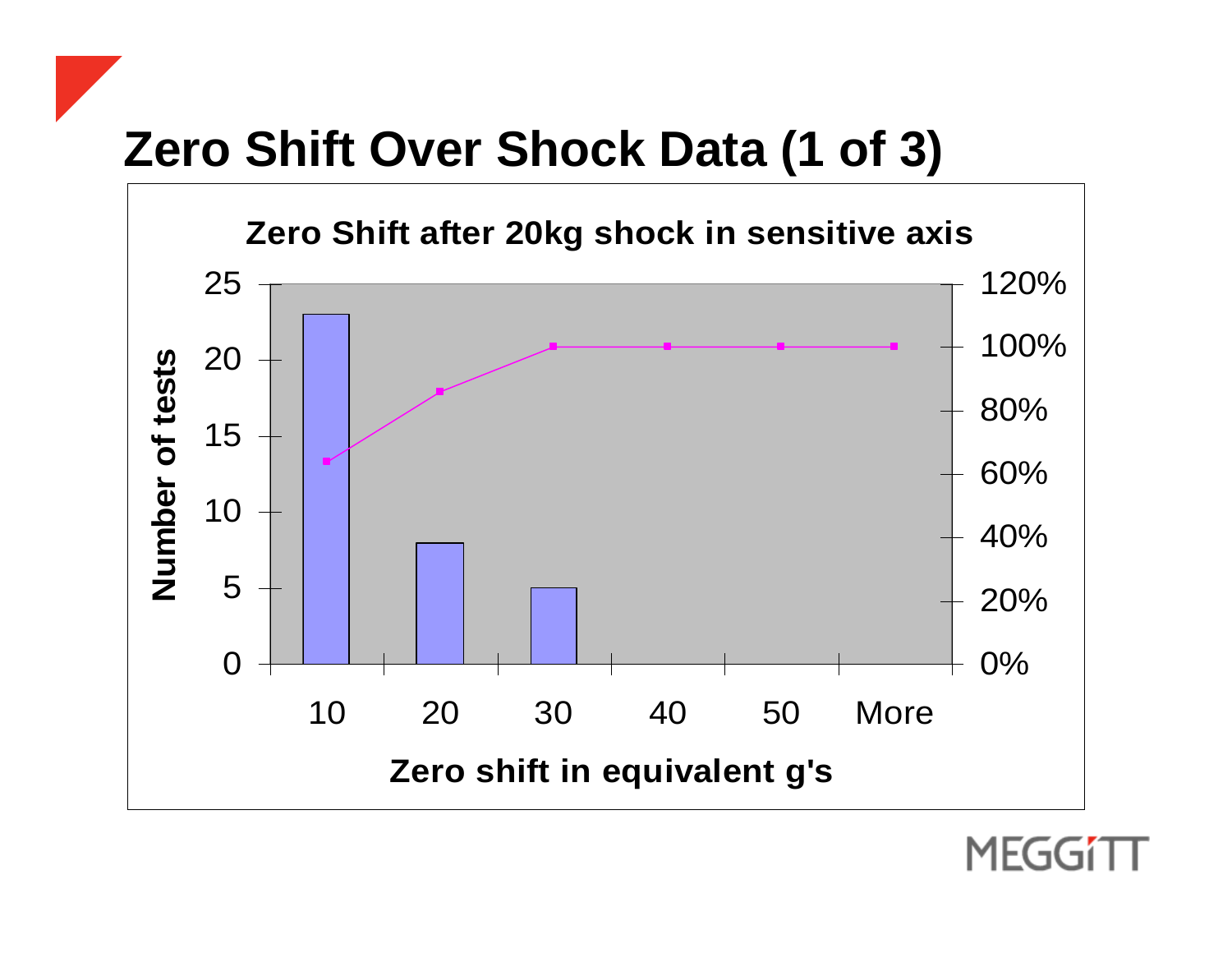## **Zero Shift Over Shock Data (2 of 3)**



MEGG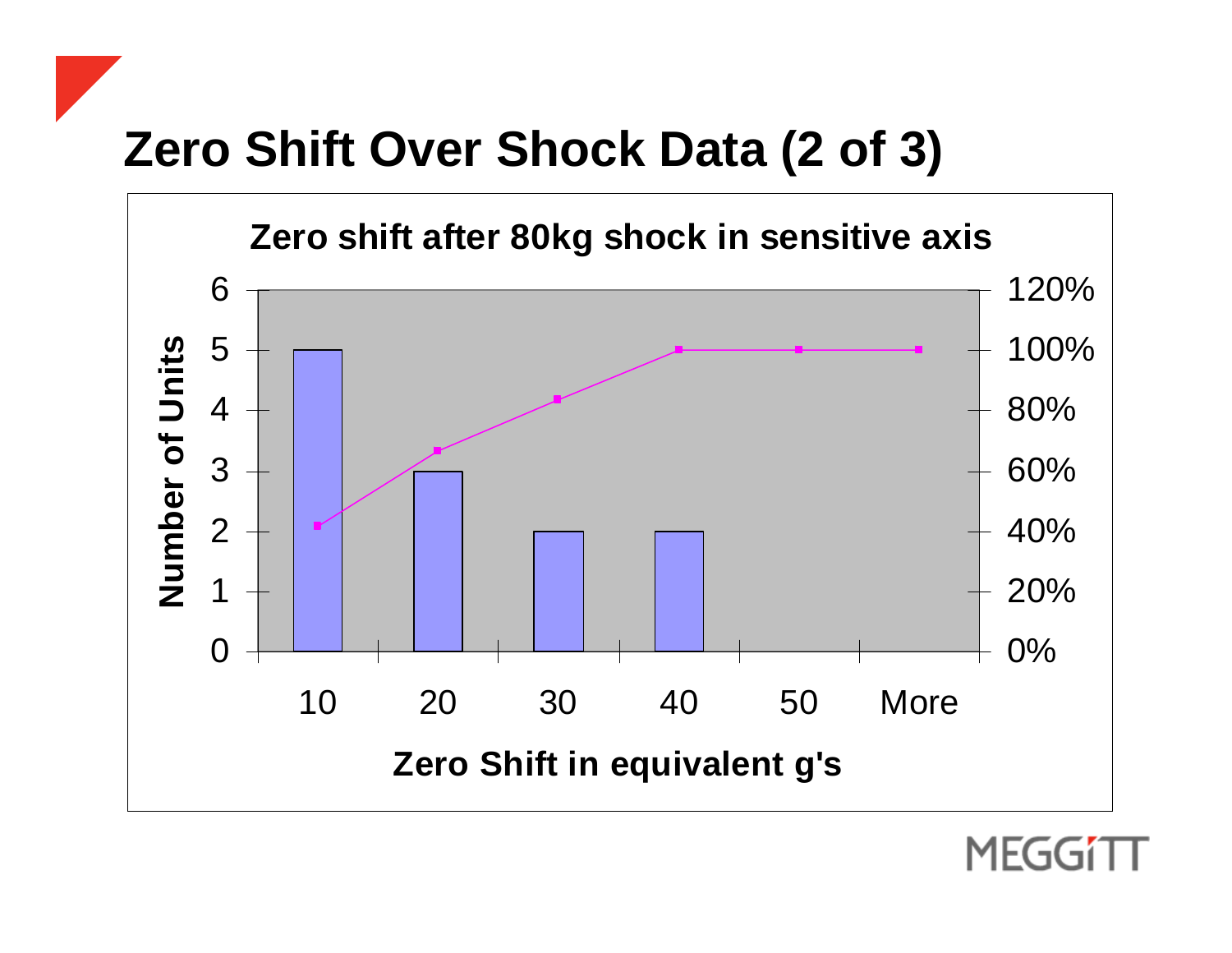## **Zero Shift Over Shock Data (3 of 3)**



MEG(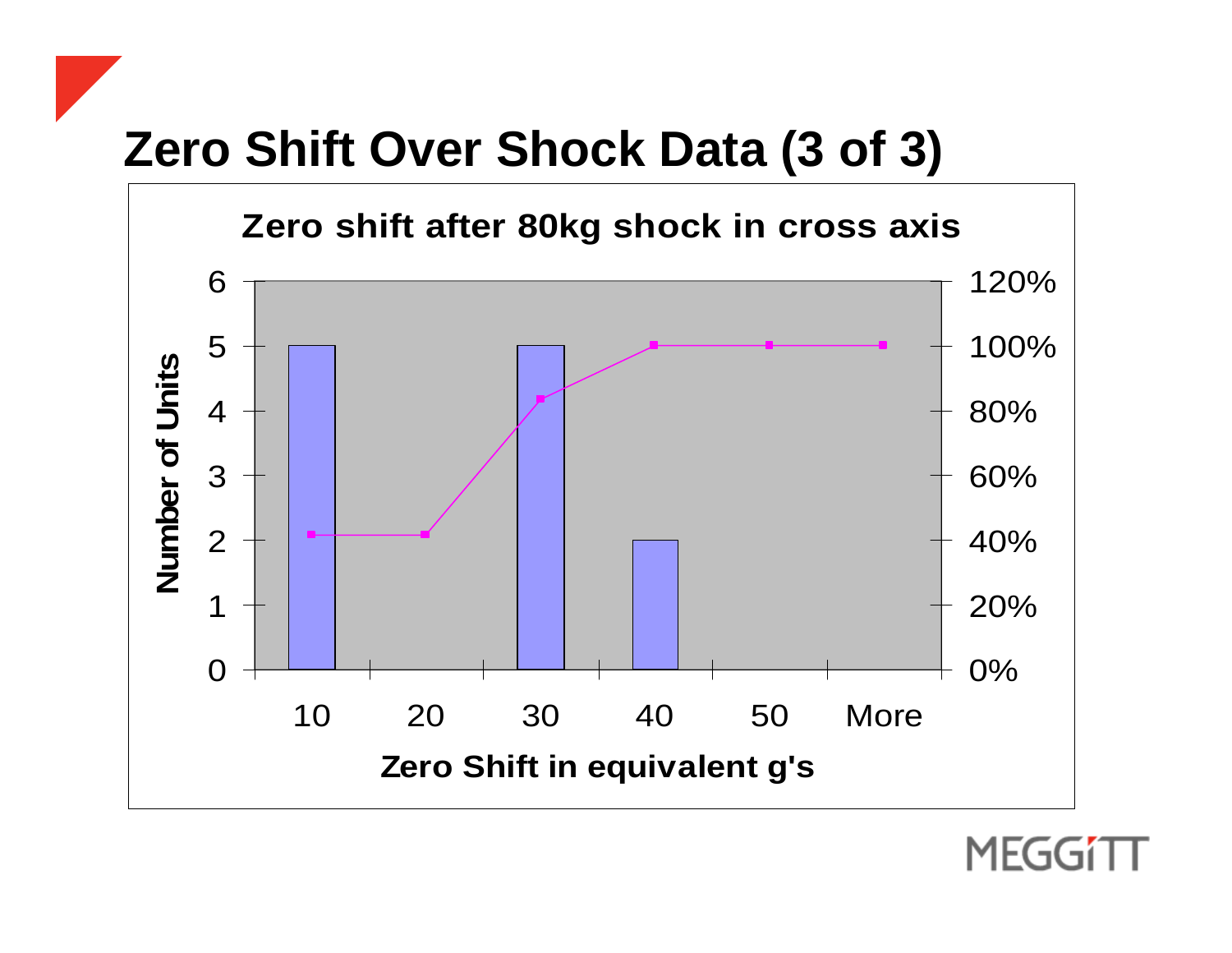## **Warm-up Drift Data**



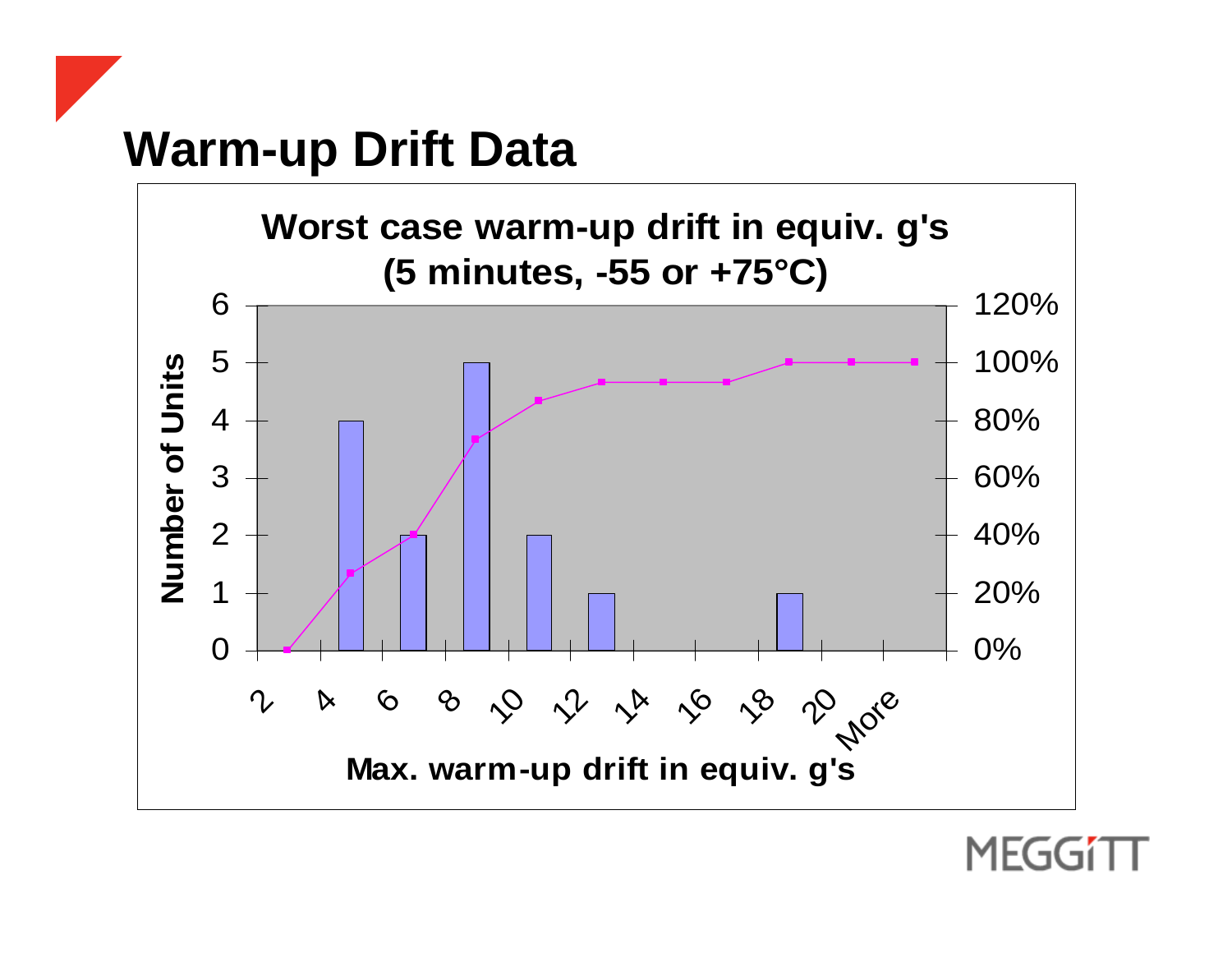#### **Sensitivity and ZMO Test Data**



#### MEGGI